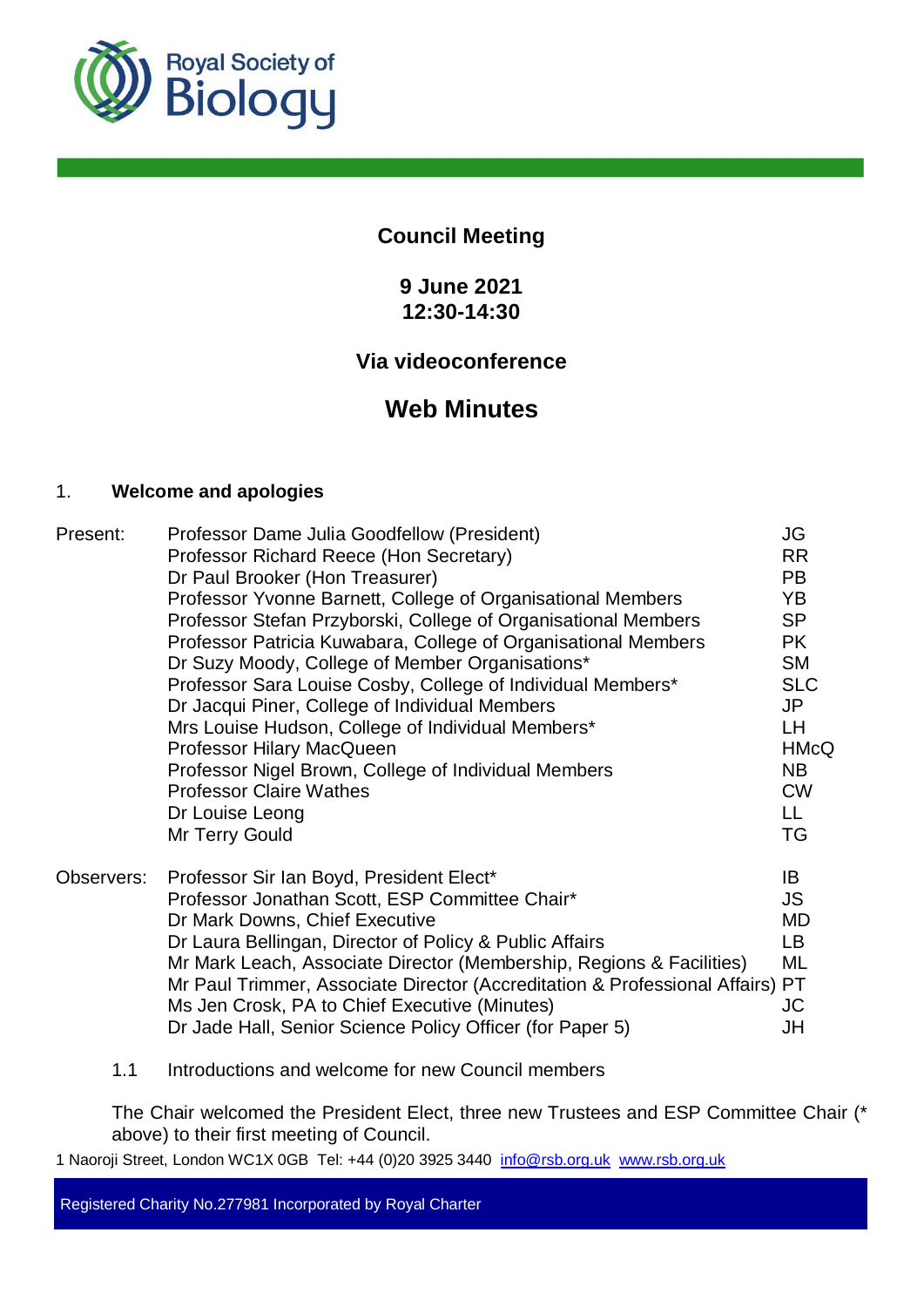

#### 1.2 Declaration of interests

None reported.

## **2. Minutes of the previous meeting held on 10 March 2021**

2.1 Review of action points

All of the actions had been completed or appeared within the agenda.

2.2 Matters arising not on the Agenda

None reported.

2.3 Approval of Minutes and Web Minutes

Council **APPROVED** the Minutes and Web minutes of 10 March 2021.

2.4 Conflicts of interest

None reported.

## **Section A: Governance and Risk Management**

## 3. **Chief Executive's Report**

The Society had been working jointly with RSC and IoP to co-ordinate our thoughts and messaging on issues such as science funding - this collaboration will increase over coming months.

MD encouraged Council to promote, via personal networks, the range of competitions currently underway. There are plans to hold a physical exhibition at the Whitworth Gallery for previous entries of the Nancy Rothwell specimen drawing competition during Biology Week 2021 subject to any social distancing guidance at the time.

The line-up is being formalised for Links Day on 22 June for which the theme will be climate change. LB sent a link to Council for registration.

MD confirmed that CaSE will be desk sharing at the Society from the summer.

## **4. Health & Safety**

ML gave an oral update on Health & Safety. No significant staff concerns had been raised in relation to home working and COVID and this continues to be closely monitored by Managers and SMT. The office is now open and requires staff to pre-book, although numbers doing so remains low. H&S procedures are in place, the landlord has carried out a legionella test and masks must be worn when moving around the office.

All staff have been asked to clear their desks ahead of our move to a bookable hot-desking system, with 4 staff retaining permanent desks. Once we return, there will regularly be a member of SMT in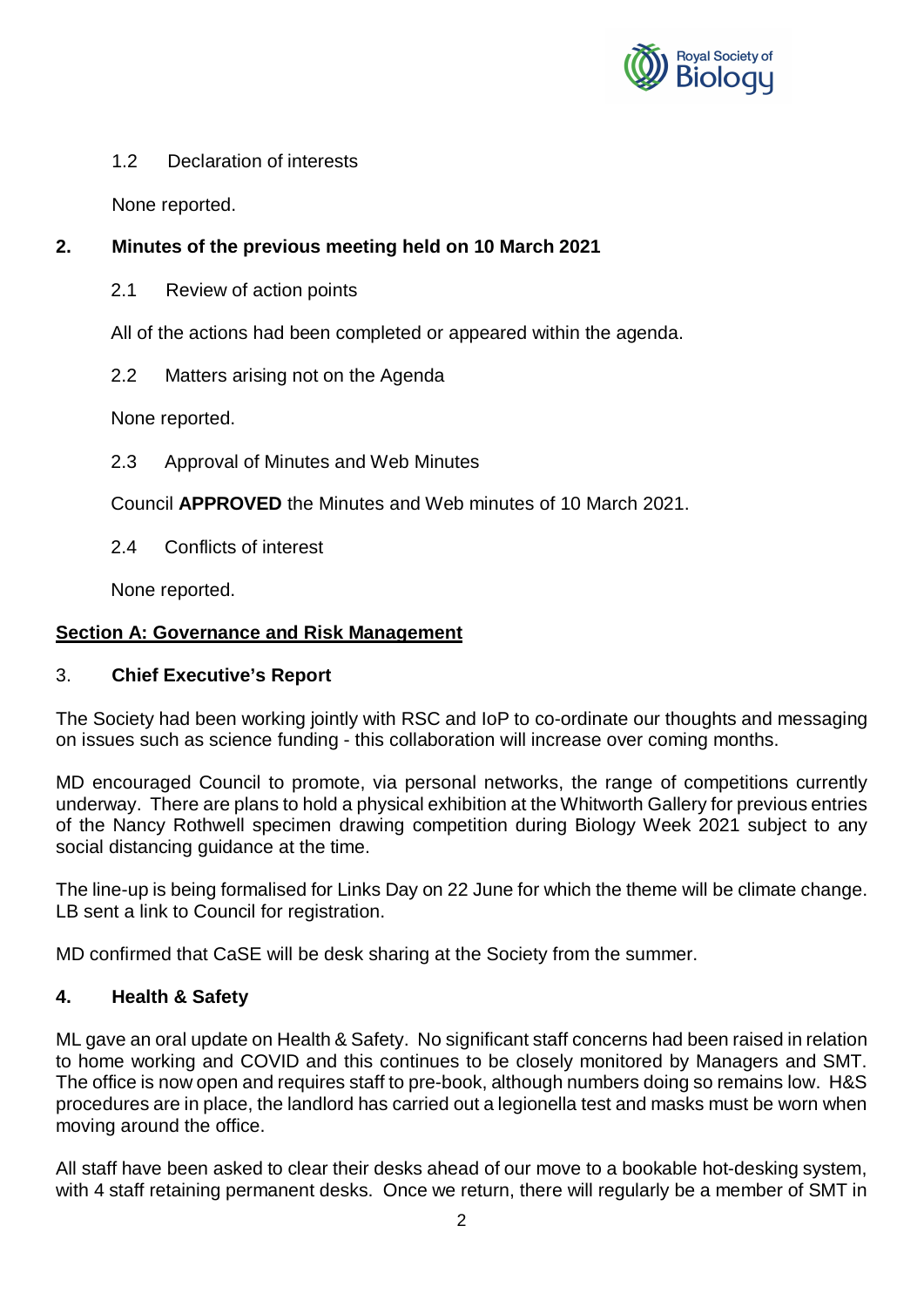

the office and a Facilities Officer should be in post following Ana's departure, ensuring that there is someone on site to deal with any issues.

Council asked ML to look into whether the Society should provide lateral flow tests or ask staff to arrange their own.

#### **Action: ML to look into availability of lateral flow test kits for staff**

#### **5. Membership & Professional Affairs Governance**

RR introduced this item and reported a request from the MPA Committee asking Council to ratify the criteria for Honorary Fellowship. Council asked the MPA Committee to report back to a future meeting once they have gone through the first round of review and had identified potential new invitees. Once the process is established it can be fully devolved.

#### **Action: MPA Committee to seek Council ratification for the first round of new nominations**

Council also received and **AGREED** the Fellowship Committee Terms of Reference recommended by the MPA Committee.

RR noted that, as Paul Hoskisson's term on Council has ended, a new Chair will need to be elected for the College of Organisational Members. PK had volunteered for this role which Council welcomed and **AGREED**.

Council did not express any concerns regarding the proposed Plant Health Register post-nominals recommended by the advisory board

#### 6. **RSB Events – returning to face to face**

Council reviewed the proposals set out in the paper presented by ML and discussed how the Society can, where appropriate, return to physical events.

Partly in response to concerns raised by some staff, SMT had recommended that staff and volunteers should not be required to attend physical events until fully vaccinated. Council **AGREED** but considered a range of potential complications which needed to be appropriately considered, including non-vaccination on the recommendation of professional health advisors due to an increased individual risk profile.

Council agreed to go very slowly on the reintroduction of physical events and **AGREED** to postpone the "pilot" Accreditation event until November/December.

PB suggested that the vaccination topic should remain a standing item on the RemCom & HR committee so that they can keep track of developments and seek our HR Consultant's advice in the sector and feed back to Council.

#### **Action: RemCom & HR Committee to have COVID vaccinations as a standing agenda item**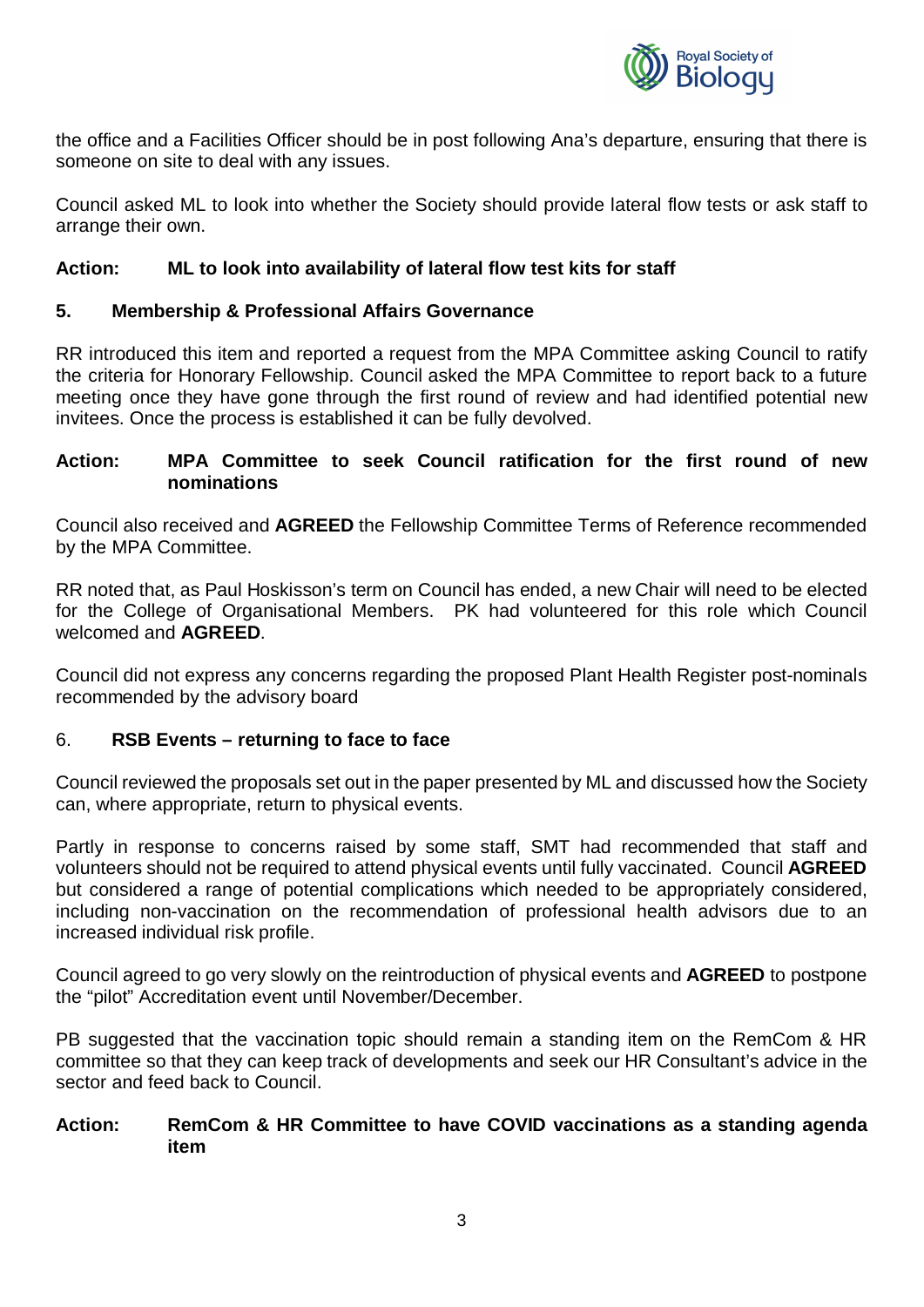

MD sought Council's view on large scale networking events such as the Parliamentary event during Biology Week and the Christmas Parliamentary reception. Council agreed that, whilst we wouldn't want to encourage large crowds, we should keep a watching brief as things progress.

Physical branch events are currently on hold until 1 October and MD sought Council's view on tentatively resuming outdoor events, subject to guidance and bearing in mind differing guidance for devolved administrations. Council **AGREED** that we should continue to follow Government advice but in the meantime a small task group should be created, consisting of RR, PB, NB and SMT, who will make decisions on behalf of Council. Meetings will be virtual and on an "as needed basis". Decisions on physical events should also go through this group.

Many Committees have found that hosting meetings virtually has increased attendance and engagement, as well as reducing travel costs. Council considered and supported a blended approach to future Committee meetings, with 1-2 per annum in person and the remainder virtually and keep under review.

Council were asked their views on badging to events being held by other organisations (for example during Biology Week), Council again **AGREED** that this should be kept under review by the task group.

#### **Section B: Strategy and Finance**

#### **7. Strategy framework**

The current three-year cycle of business planning ends in December and initial discussions have taken place with staff, Council, committees, MOs and SMT as a starting point. A paper will be brought to Council in September, with final sign off in December.

#### **Action: Council to receive a strategy paper in September**

#### **8. Report on ED&I within the Society**

JH provided a paper on the progression framework exercise, which includes a continuous benchmarking toolThe launch of the ED&I network will allow us to better recognise and implement best practice. The D&I questions in the membership survey are now fully benchmarked and standardised to ensure better and more comparable data looking ahead.

We are currently awaiting the report which will contain key recommendations and compare us with other participating organisations. Recommendations will go to the D&I network (a rep on each RSB Committee group). Council **AGREED** to consider further the recommendations once received.

#### **9. Financial Planning**

9.1 Minutes of the Finance Committee Meeting of 1 June 2021

PB gave an overview of the reporting process for incoming Council members. Council received the draft minutes of 1 June for information as no decisions were required. He noted that after some years of uncertainty RSB was in calmer financial waters, helped by a move into surplus for the closed defined benefit pension scheme and some generous legacies. The CCLA medium risk investment fund continued to perform well.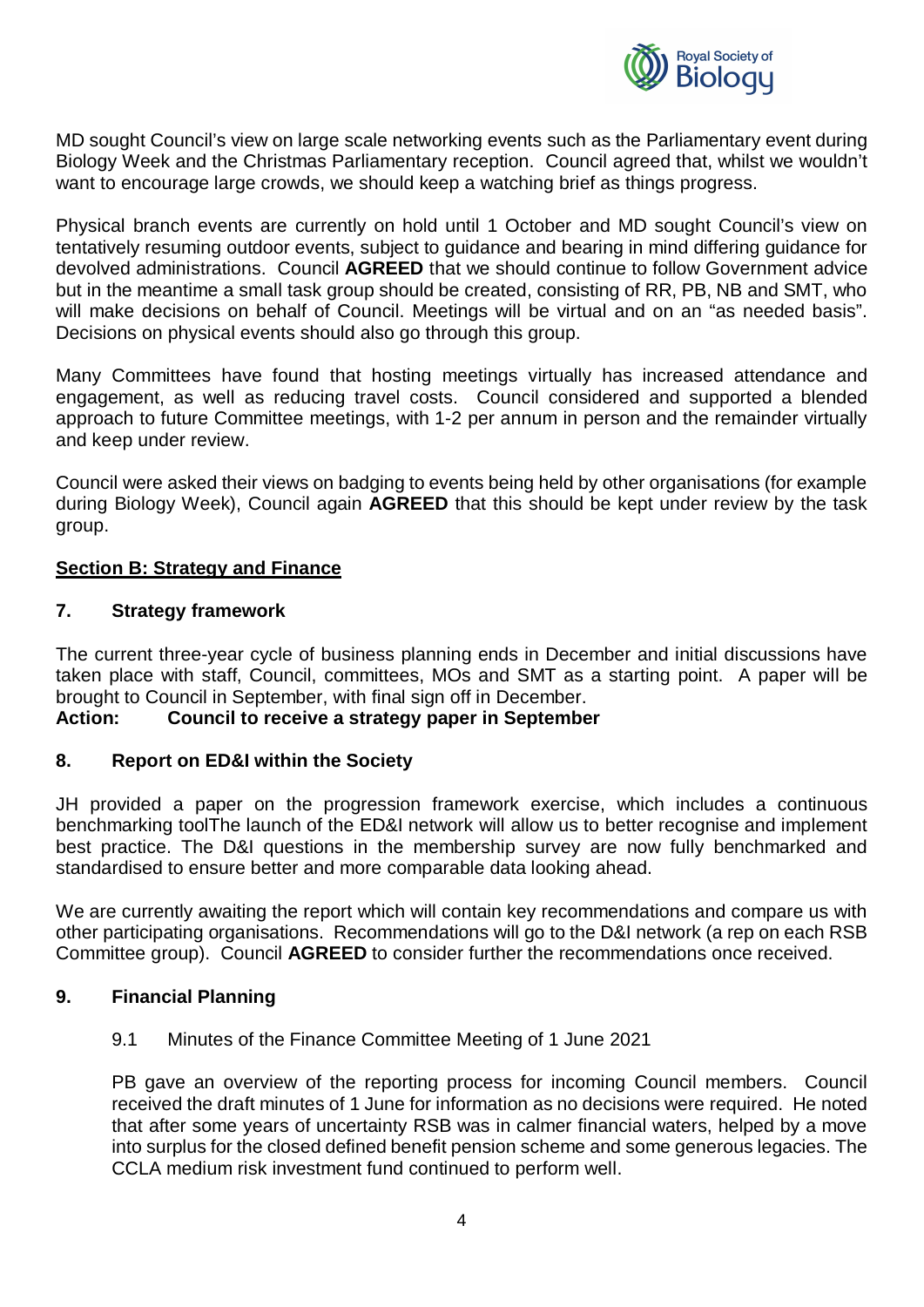

#### 9.2 Q2 management accounts and year-end forecast

MD reported that finances are on track, with income down slightly and expenditure more so, leading to a small forecast surplus for year end, some £40k better than budget. Cash flow was strong.

#### **Section C: Reports to Council**

#### **10. Progress Reports**

10.1 ESP meeting held on 18 May 2021

Council received the minutes of the last meeting.

10.2 Policy and Public Affairs Directorate

Council received the update from the Policy & Public Affairs directorate. LB reported that extensive work is being done across teams and that the coming months will be extremely busy due to the Environment Bill and discussions with other societies in the lead up to the spending review.

10.3 MPA Committee Report/Minutes of 15 April 2021

Council received the paper.

#### 10.4 Membership, Registers & Training

ML reported that membership numbers and income had held up well, showing only a slight decrease in new member applications, with renewals stable. The ED&I Committee are reviewing the criteria for female fellowship and hoping to see increased uptake especially for Fellows. JG suggested a detailed future Council discussion on how we can increase nominations for particular groups.

HMQ confirmed that HUBS will continue to encourage and help with nominations.

#### **Action: A paper on increasing specific group nominations to be brought to a future Council meeting**

PT reported that the CBiol review is on track and progressing well. MPA have been looking at the entire application process and approved new competencies.

Areas of improvement for the online training system have been identified and the new system should be in place in September.